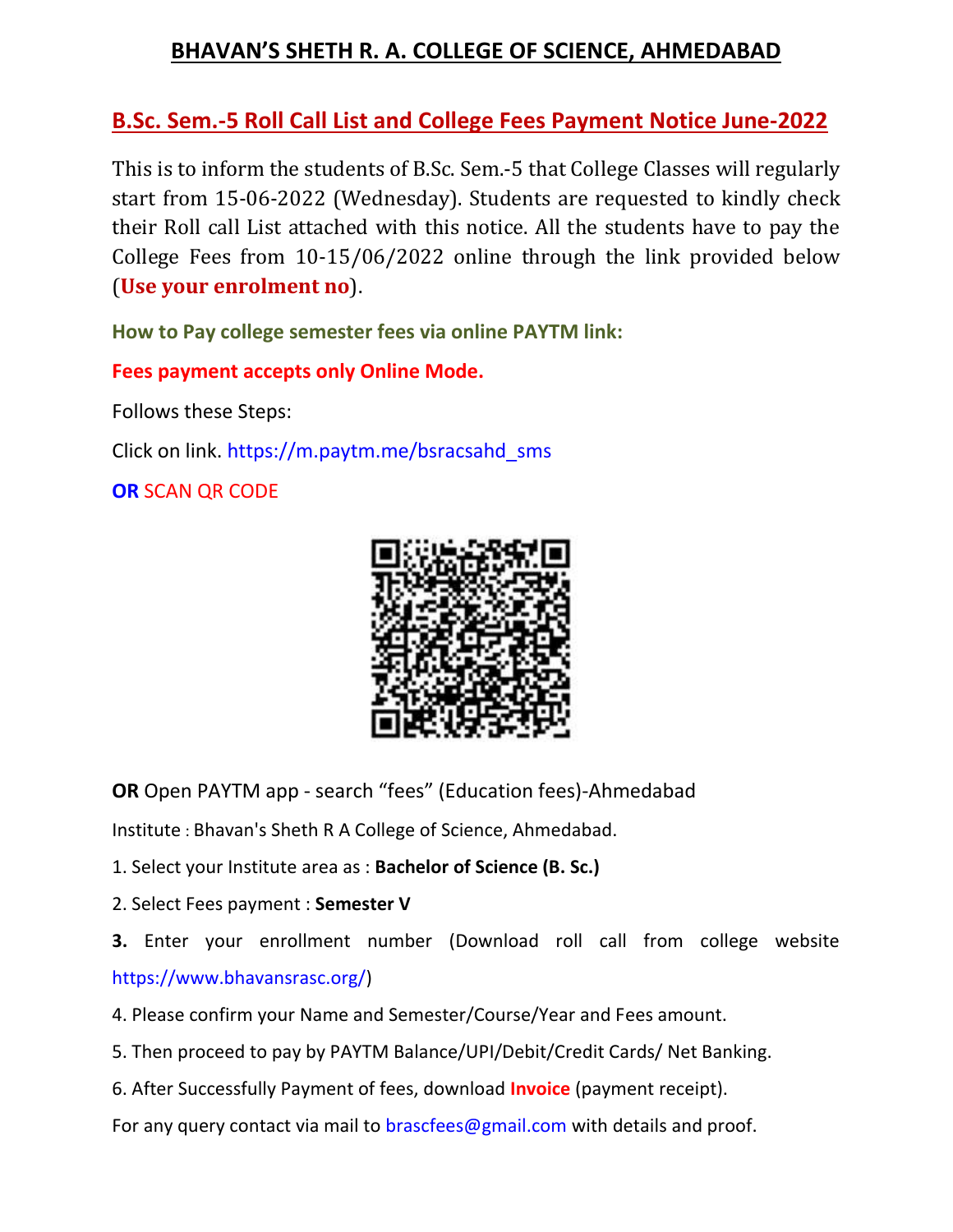#### CHEM-A

# **BHAVANS SHETH R. A. COLLEGE OF SCIENCE, B.Sc. Semester-5 (A.Y. 2022-23) Div. A: CHEMISTRY (CHEM-A)**

| Sr. No.        | <b>Enrollment No</b> | <b>Full Name</b>                    |
|----------------|----------------------|-------------------------------------|
| 1              | 202002102300         | ADIDRAVID KARTIK RADHAKRISHNAN      |
| $\overline{2}$ | 202002102303         | AMBALIYA JAIMISH SANJAYBHAI         |
| 3              | 202002102304         | AMBALIYA RAHUL BHARATBHAI           |
| 4              | 202002102309         | ANSARI IRAMBANU IQBAL AHEMAD        |
| 5              | 202002102310         | ANSARI IRFAN NIZAMUDDIN             |
| 6              | 202002102311         | ANSARI JULAYA BUSHRABANU GULAMALI   |
|                |                      | ANSARI JULAYA MOHAMMEDAFZAL         |
| 7              | 202002102312         | MOHAMMEDASLAM                       |
| 8              | 202002102317         | ANSARI TAHIRALI SAKIRALI            |
| 9              | 202002102318         | <b>BAGHEL JYOTI VIRENDRA</b>        |
| 10             | 202002102321         | <b>BAR DIPIKABEN RAMESHBHAI</b>     |
| 11             | 202002102326         | BHAGAT PUNITAKUMARI HIRDYALAL       |
| 12             | 202002102328         | <b>BHANVADIYA HAPPY ALPESHKUMAR</b> |
| 13             | 202002102331         | BHAVSAR ANISH GAURANGBHAI           |
| 14             | 202002102332         | <b>BHUVA MIHIRBHAI BHAVESHBHAI</b>  |
| 15             | 202002102334         | BORAD JENISHKUMAR ATULBHAI          |
| 16             | 202002102335         | CHARAN SHAKTIDAN JABBARDAN          |
| 17             | 202002102339         | CHAUDHARI SANA ABDULAJIJ            |
| 18             | 202002102343         | CHAUDHARY DIYABEN FULJIBHAI         |
| 19             | 202002102349         | CHAUHAN PRUTHVIRAJ PRAVINSINH       |
| 20             | 202002102356         | DABHI AKASH MANSUKHBHAI             |
| 21             | 202002102362         | <b>DESAI HARSH LALJIBHAI</b>        |
| 22             | 202002102364         | DEVANG ANILKUMAR SONI               |
| 23             | 202002102366         | DIXIT NANDAN KAILASHNARAYAN         |
| 24             | 202002102367         | DOBARIYA DHARMIN JIVRAJBHAI         |
| 25             | 202002102368         | DUBAL YASHKUMAR KAMLESHBHAI         |
| 26             | 202002102371         | GAJERA URMILKUMAR ASHOKBHAI         |
| 27             | 202002102373         | GANDHI URVASHI KIRITBHAI            |
| 28             | 202002102375         | <b>GHANCHI MO HUSEN MO IRFAN</b>    |
| 29             | 202002102382         | GONDALIYA HARSHADBHAI PRAVINBHAI    |
| 30             | 202002102385         | GOSWAMI DEVANSHU NILESHPARI         |
| 31             | 202002102392         | HARANIYA VISHAL BHARATBHAI          |
| 32             | 202002102395         | HIRAPARA RAJKUMAR RAMESHBHAI        |
| 33             | 202002102396         | HIRAPARA RUMIT PRAVINBHAI           |
| 34             | 202002102397         | HIRPARA NIRAVKUMAR RAMESHBHAI       |
| 35             | 202002102402         | JADAV JAY NAGARBHAI                 |
| 36             | 202002102404         | JADAV TARANG KANTIBHAI              |
| 37             | 202002102407         | JOSHI SNEHA PARAG                   |
| 38             | 202002102412         | KANZARIYA JAYDIP PRAVINBHAI         |
| 39             | 202002102413         | KANZARIYA RAHUL DIPAKBHAI           |
| 40             | 202002102414         | KARED KISHAN MANSUKHBHAI            |
| 41             | 202002102415         | KASYAP DHANDEVI MUKESHBHAI          |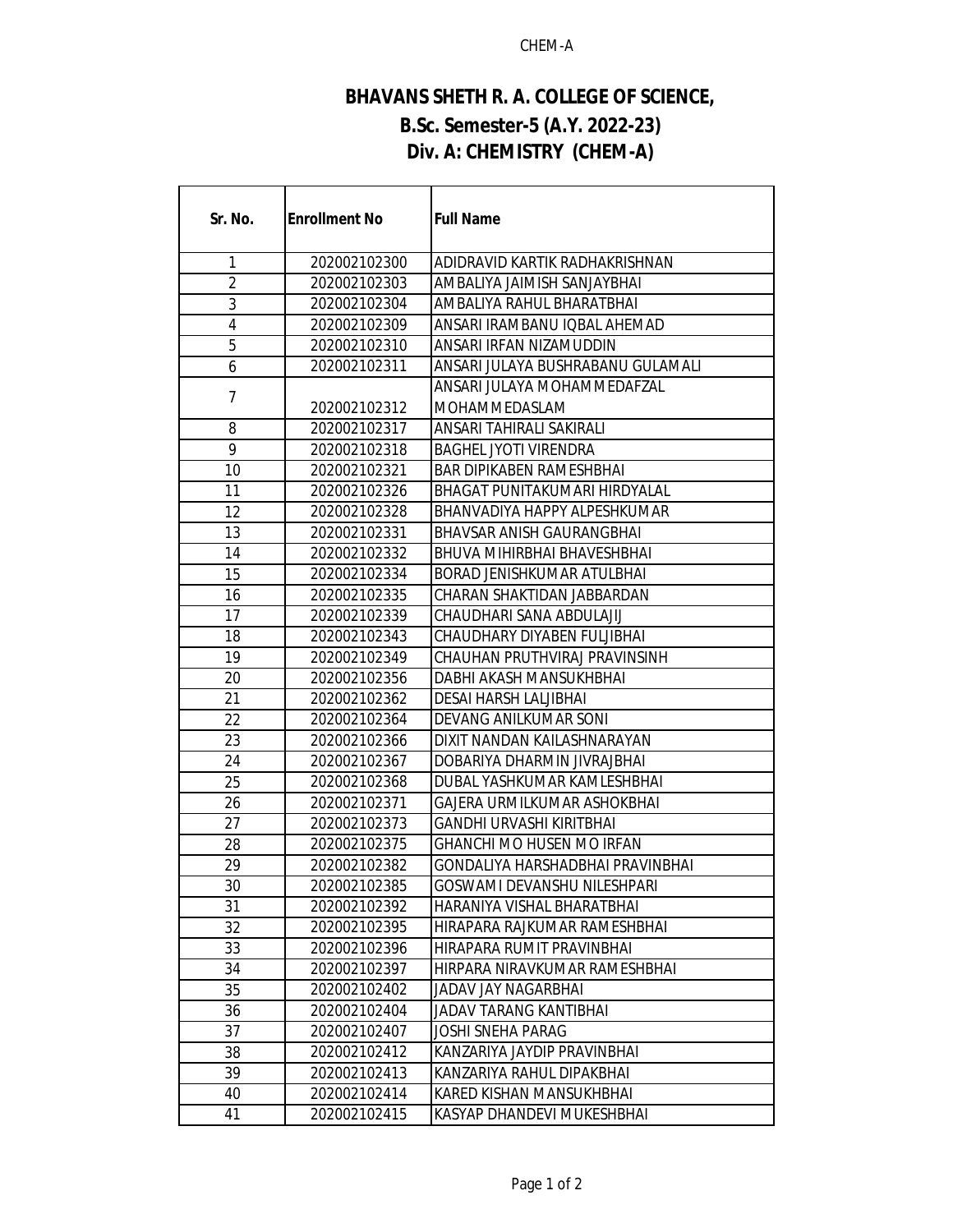#### CHEM-A

| Sr. No. | <b>Enrollment No</b> | <b>Full Name</b>                  |
|---------|----------------------|-----------------------------------|
| 42      | 202002102417         | KAVAD SAGAR HIMMATBHAI            |
| 43      | 202002102418         | <b>KAZI LIZAKHATUN</b>            |
| 44      | 202002102420         | KHARADI AISHVARYABEN SANJAYKUMAR  |
| 45      | 202002102423         | KIKANI RUSHABHKUMAR PANKAJBHAI    |
| 46      | 202002102430         | LAMBARIYA RAIYABHAI NARANBHAI     |
| 47      | 202002102434         | MAJIRANA KIRTIBHAI DALABHAI       |
| 48      | 202002102436         | MAKVANA KALPESHBHAI BHUPATBHAI    |
| 49      | 202002102437         | MAKWANA DRASHTI SUNILKUMAR        |
| 50      | 202002102439         | MAKWANA SAHILKUMAR YOGESHBHAI     |
| 51      | 202002102440         | MALAVIYA RUTVIK CHANDULAL         |
| 52      | 202002102441         | MALIK SANIYA FIROJKHAN            |
| 53      | 202002102447         | <b>MEHTA RAHUL CHANDULAL</b>      |
| 54      | 202002102448         | MEHTA VIZAN KARSANBHAI            |
| 55      | 202002102451         | <b>MODI VIDHIBEN DINESHBHAI</b>   |
| 56      | 202002102453         | MOMIN ASRAA ALVIYA MOHAMMED KOSER |
| 57      | 202002102456         | MORI KRUPABEN AMARASINHBHAI       |
| 58      | 202002102460         | MS MEGHA SHEKHAWAT                |
| 59      | 202002102462         | NAKRANI VIDHI BALUBHAI            |
| 60      | 202002102463         | NAKUM VIBHUTIBEN SHUKALBHAI       |
| 61      | 202002102467         | NITINKUMAR DAMOR                  |
| 62      | 202002102468         | NOYDA SAJAD FIROJBHAI             |
| 63      | 202002102471         | <b>PAL ROHITKUMAR ARUNKUMAR</b>   |
| 64      | 202002102473         | PANARA ABBAS SHAHIDHUSEN          |
| 65      | 202002102474         | PANCHAL DIMPAL HITENDRABHAI       |
| 66      | 202002102475         | PANCHAL MAULIK MAHESHKUMAR        |
| 67      | 202002102476         | PANCHAL RAJ NILESHBHAI            |
| 68      | 202002102477         | PANCHAL RAJKUMAR MUKESHBHAI       |
| 69      | 202002102479         | PANCHANI PRITESH JAYANTIBHAI      |
| 70      | 202002102487         | PARMAR CHIRAGKUMAR GHANSHYAMBHAI  |
| 71      | 202002102490         | PARMAR RAJAT SANJAYBHAI           |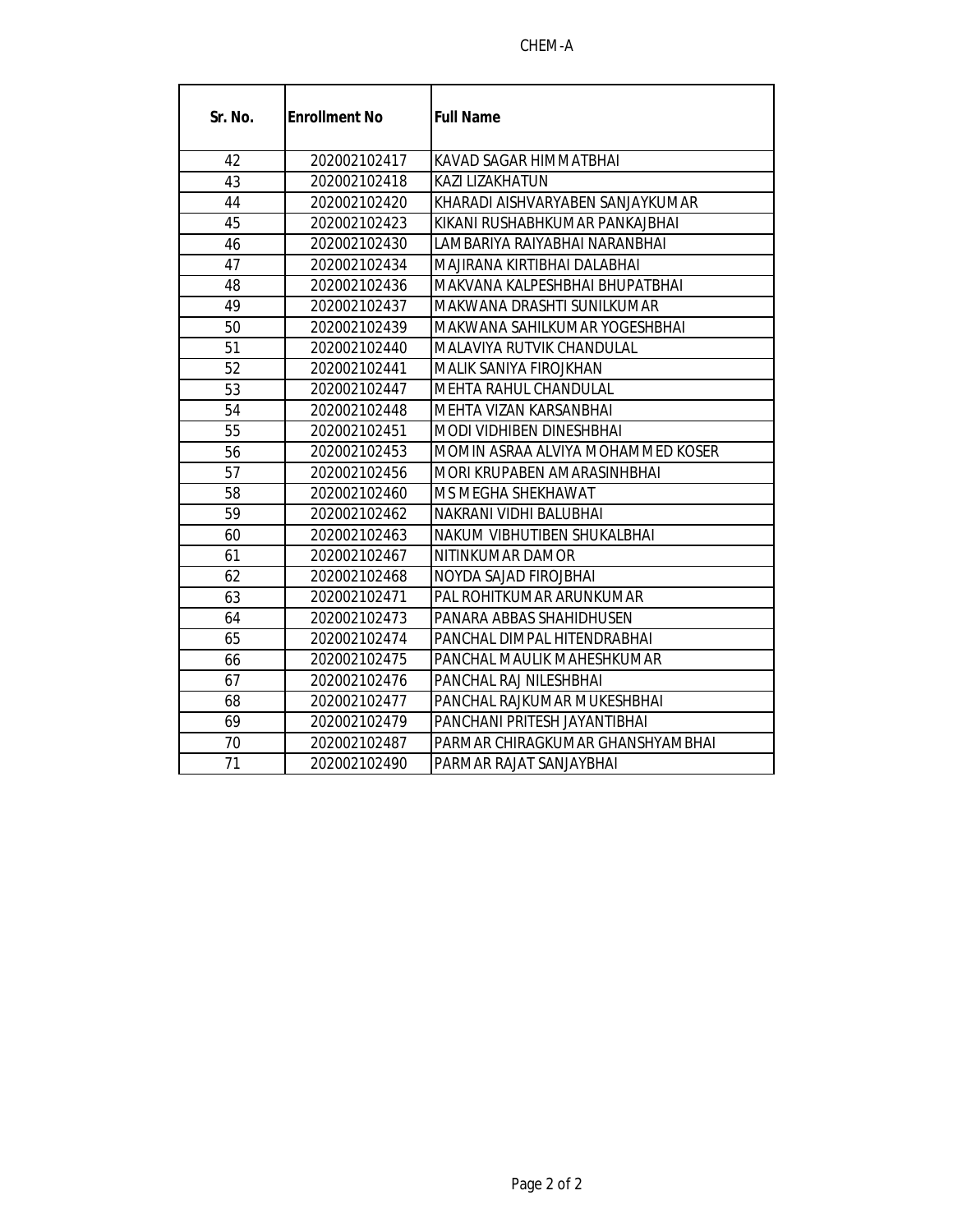#### **BHAVANS SHETH R. A. COLLEGE OF SCIENCE, AHMEDABAD**

# **B.Sc. Semester-5 (A.Y. 2022-23)**

# **Div. A: CHEMISTRY (CHEM-B)**

г

| Sr. No.        | <b>Enrollment No</b> | <b>Full Name</b>                  |
|----------------|----------------------|-----------------------------------|
| 1              | 202002102491         | PARMAR SHREYABA HIRENDRASINH      |
| $\overline{2}$ | 202002102494         | PARMAR VISHWABA BHARATSINH        |
| 3              | 202002102497         | PATDIYA DHARMISHTHABEN BHARATBHAI |
| 4              | 202002102499         | PATEL ADITYA JIGNESHKUMAR         |
| 5              | 202002102501         | PATEL DEVANG JITENDRABHAI         |
| 6              | 202002102503         | PATEL DHRUVIBEN SURESHBHAI        |
| 7              | 202002102509         | PATEL HARSHIT GIRISHKUMAR         |
| 8              | 202002102510         | PATEL HARSHKUMAR PANKAJBHAI       |
| 9              | 202002102513         | PATEL HIYA BABULAL                |
| 10             | 202002102514         | PATEL JANVIBEN PRAKASHBHAI        |
| 11             | 202002102520         | PATEL MAULIKKUMAR ARVINDBHAI      |
| 12             | 202002102521         | PATEL MITULKUMAR KANAIYALAL       |
| 13             | 202002102522         | PATEL MONIKABEN MANEKBHAI         |
| 14             | 202002102523         | PATEL NAMIRA                      |
| 15             | 202002102529         | PATEL PRACHI CHANDRESHKUMAR       |
| 16             | 202002102532         | PATEL RIYA PRADEEP                |
| 17             | 202002102535         | PATEL SHAMALI LAXMIKANT           |
| 18             | 202002102538         | PATEL SNEHA BRIJESH               |
| 19             | 202002102539         | PATEL SOHAM MUKESHBHAI            |
| 20             | 202002102542         | PATEL TIRTH KIRTIBHAI             |
| 21             | 202002102543         | PATEL VANDAN DAHYABHAI            |
| 22             | 202002102544         | PATEL VANSH RAMANBHAI             |
| 23             | 202002102546         | PATEL VIDHI RAJESHBHAI            |
| 24             | 202002102548         | PATEL VRAJKUMAR KIRITBHAI         |
| 25             | 202002102549         | PATHAN ALMASKHAN MUNAVARKHAN      |
| 26             | 202002102550         | PATHAN MOHAMMADKONAIN ASARAFKHAN  |
| 27             | 202002102551         | PATHAN MUFIZKHAN AKBARKHAN        |
| 28             | 202002102553         | PATHAN TAUSIFKHAN ASIFKHAN        |
| 29             | 202002102554         | PATOLIYA MEET KISHORBHAI          |
| 30             | 202002102556         | PINKIBEN GIRISHKUMAR PATEL        |
| 31             | 202002102557         | PIPADWALA AFSABANU FARUKBHAI      |
| 32             | 202002102558         | PIPARIYA SMIT NARENDRABHAI        |
| 33             | 202002102561         | PRAJAPATI ABHISHEK KISHANBHAI     |
| 34             | 201902102412         | PRAJAPATI CHETANKUMAR BHAVARLAL   |
| 35             | 202002102571         | PRAJAPATI YOGESHKUMAR JAGDISHBHAI |
| 36             | 202002102575         | PUROHIT MANISH MAHENDRABHAI       |
| 37             | 202002102576         | PUSHPENDRA KUMAR PATEL            |
| 38             | 202002102577         | QURAISHI SABA MOHAMMADSALIM       |
| 39             | 202002102578         | RAJBHAR JAINISH JAGLALBHAI        |
| 40             | 202002102582         | RAJPUT ANISHA                     |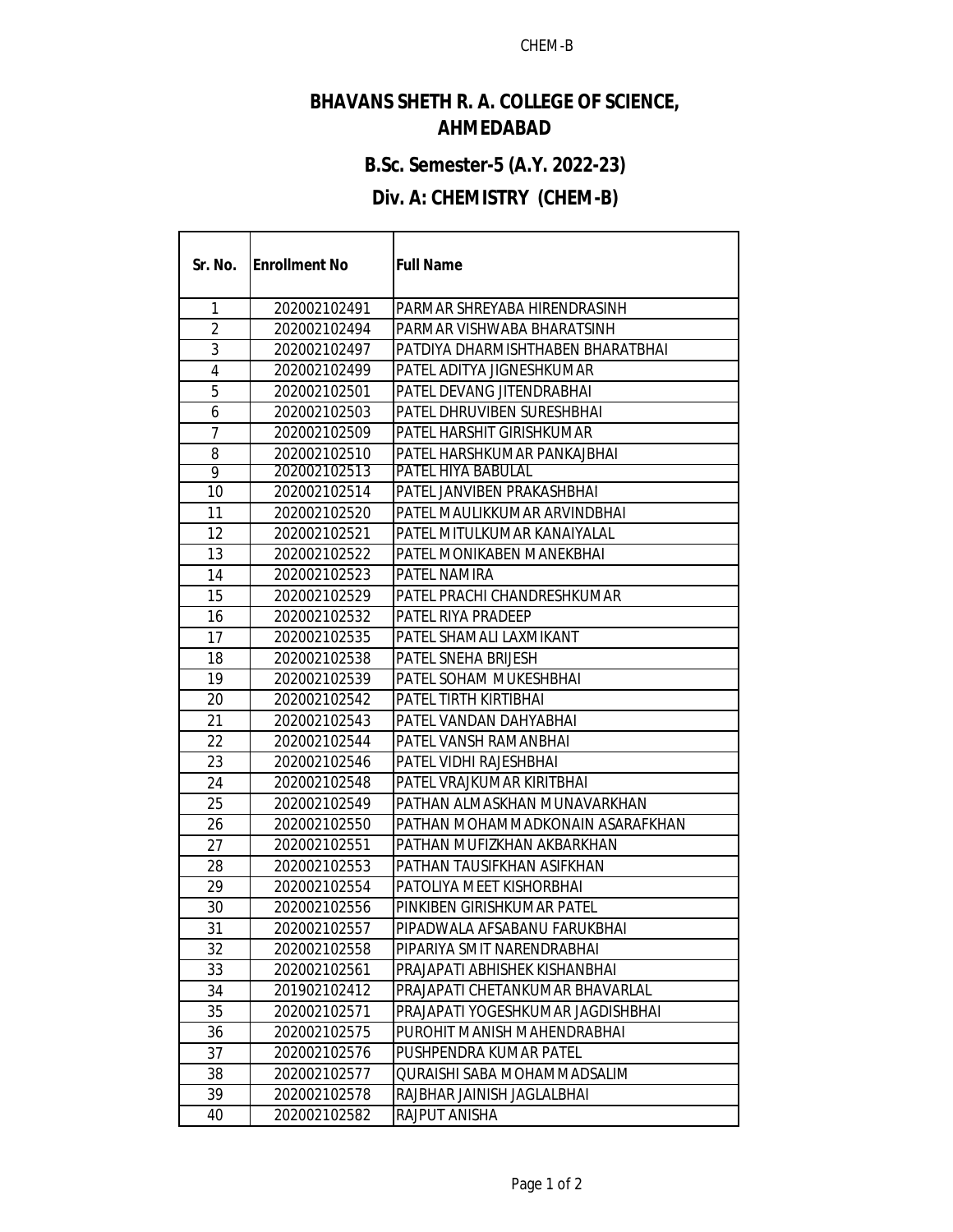#### CHEM-B

| Sr. No. | <b>IEnrollment No</b> | <b>Full Name</b>                    |
|---------|-----------------------|-------------------------------------|
| 41      | 202002102586          | RAJPUT VIVEKSINH MANOJSINH          |
| 42      | 202002102589          | RAMANUJ YASHKUMAR BHAVESHBHAI       |
| 43      | 202002102591          | RAOULJI KUNALSINH GIRVATSINH        |
| 44      | 202002102594          | RATHOD NIKITABEN NATVARLAL          |
| 45      | 202002102598          | RUPAVATIYA SHUBHAMKUMAR JAYANTIBHAI |
| 46      | 202002102600          | SADHU RAVIBHAI MUKESHBHAI           |
| 47      | 202002102602          | SAHINA YASMIN RAJIB ALI KHAN        |
| 48      | 202002102603          | SAIYED ALFINA                       |
| 49      | 202002102606          | SANGANI AKSHAY JAYESHBHAI           |
| 50      | 202002102608          | SATANI SHREYAS RAVINDRABHAI         |
| 51      | 202002102617          | SHAH YASHDEEP HARSHADKUMAR          |
| 52      | 202002102623          | SHAIKH FARHEENNAAZ MOHD AKRAM       |
| 53      | 202002102625          | SHAIKH MIFTAH ANWER                 |
| 54      | 202002102630          | SHAIKH RUMAN RIYAJMIYA              |
| 55      | 202002102631          | SHAIKH SALEHABANU MOINUDDIN         |
| 56      | 202002102633          | SHAIKH UMMEMAHERIN MOHAMMEDSAJID    |
| 57      | 202002102634          | SHAIKH ZIKRANOOR SAEEDMOHAMMED      |
| 58      | 202002102657          | TADHANI PARTHIV KANTIBHAI           |
| 59      | 202002102662          | THAKOR SANDIPJI REVAJI              |
| 60      | 202002102663          | THAKOR SANSKRITI VINAYBHAI          |
| 61      | 202002102666          | TIWARI SAURAV MAHESHKUMAR           |
| 62      | 202002102672          | VAGHASIYA HARSHIL PRAVINBHAI        |
| 63      | 202002102679          | VARMA DIPANSHA SUBHASHBHAI          |
| 64      | 202002102680          | VARMA MAHESH MANOJPRASAD            |
| 65      | 202002102684          | VIRADIYA BHAUTIK ARVINDBHAI         |
| 66      | 202002102685          | VISATIYA ANIKET VIRENDRAKUMAR       |
| 67      | 202002102687          | YADAV ABHAY DEVENDRASINH            |
| 68      | 202002102688          | YADAV AKHILESHKUMAR SHRI SUBEDAR    |
| 69      | 202002102689          | YADAV PRIYA SHIVKUMAR               |
| 70      | 202002102693          | ZALA HARDIPSINH BHIMDEVSINH         |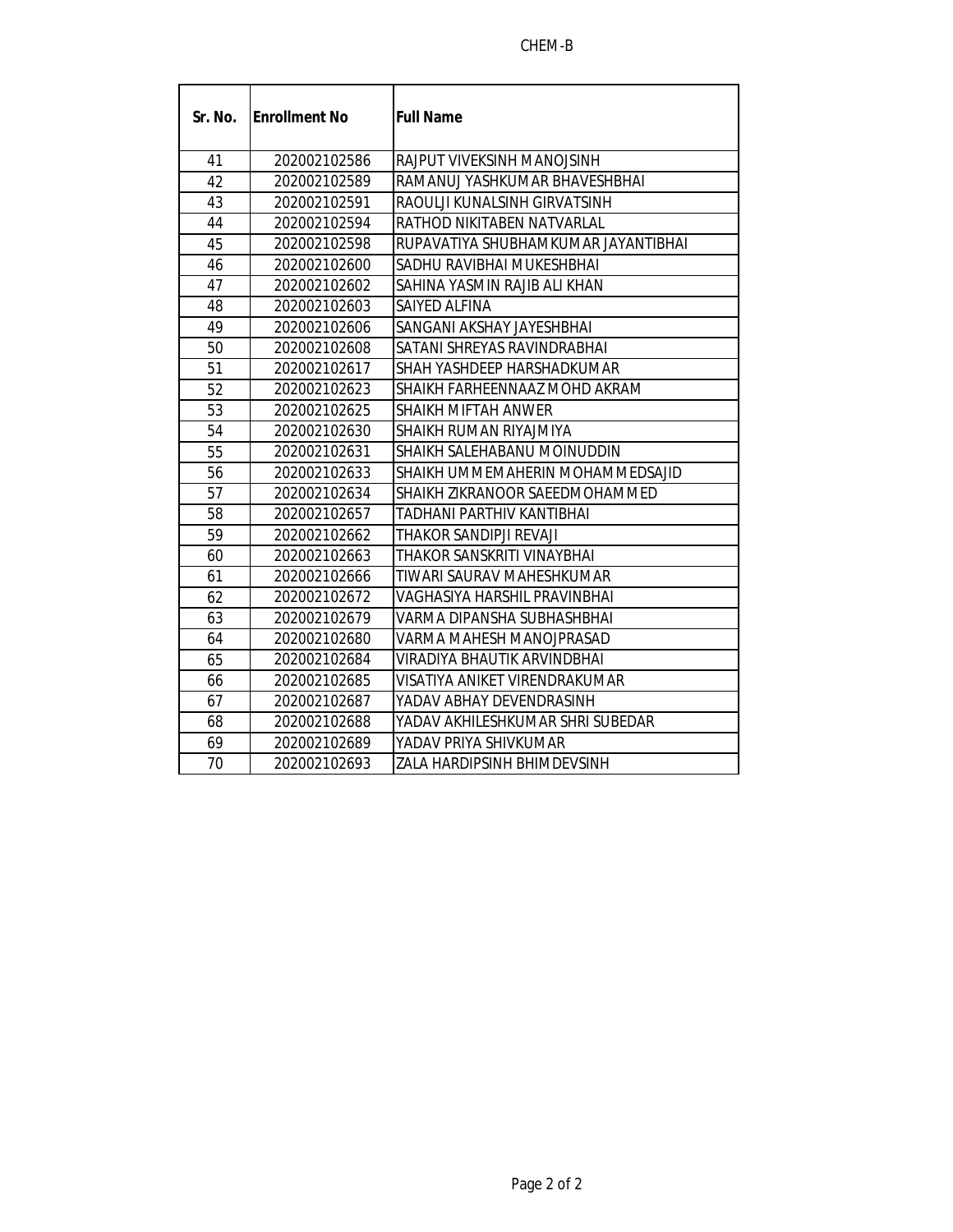#### MATHS

# **BHAVANS SHETH R. A. COLLEGE OF SCIENCE, AHMEDABAD**

# **B.Sc. Semester-5 (A.Y. 2022-23)**

#### **Div. C: MATHEMATICS**

г

| Sr. No.        | <b>Enrollment No</b> | <b>Full Name</b>                  |
|----------------|----------------------|-----------------------------------|
| 1              | 202002102314         | ANSARI MOHAMMAD SAAD FAIYAZ AHMED |
| $\overline{2}$ | 202002102323         | BHADAURIA SHIVAM GIRENDRA SINGH   |
| 3              | 202002102342         | CHAUDHARY ANNU RAKESH             |
| 4              | 202002102350         | CHAUHAN RUTVIKKUMAR PRAVINBHAI    |
| 5              | 202002102372         | GAJUL HEENA HANUMANTBHAI          |
| 6              | 202002102380         | GOHIL ROHANKUMAR NARANBHAI        |
| 7              | 202102190017         | GOSWAMI UMABEN HANSRAJGIRI        |
| 8              | 202002102433         | MAHATO MURLI MANOHAR RAMNARAYAN   |
| 9              | 201402104529         | MANIYAR FATIMA ABDULVAHID         |
| 10             | 202002102446         | MAURYA SHIVANSHU SURENDRAKUMAR    |
| 11             | 202002102459         | MOTKA DHRUVKUMAR DHARMENDRABHAI   |
| 12             | 202002102461         | MUNSHI ABUZAR JAVEDBHAI           |
| 13             | 202002102466         | NISHAD ABHISHEK RAJKUMAR          |
| 14             | 202002104531         | PANCHAL HARSHIL HARSHADBHAI       |
| 15             | 202002102488         | PARMAR JAYDIPBHAI JETHABHAI       |
| 16             | 202002102508         | PATEL HARDIK MAHENDRABHAI         |
| 17             | 202102190015         | PATEL ITISHA PARESHKUMAR          |
| 18             | 202102190016         | PATEL KANALBEN MAHESHBHAI         |
| 19             | 202002102524         | PATEL NARGISBANU                  |
| 20             | 202002102540         | PATEL SUMIT VIJAY                 |
| 21             | 202002102563         | PRAJAPATI ANJANA RAJESHKUMAR      |
| 22             | 202002102568         | PRAJAPATI RAVINDRA BHOOPSINGH     |
| 23             | 202002102570         | PRAJAPATI VISHAL KRISHANKUMAR     |
| 24             | 202002102580         | RAJBHAR VIVEK KUMAR RAMNARAYAN    |
| 25             | 202002102581         | RAJPAL REECHA ARVINDKUMAR         |
| 26             | 202002102605         | SAIYED MUHAMMED KAIF VARISALI     |
| 27             | 202002102607         | SANKHALA ROHANKUMAR ASHOKBHAI     |
| 28             | 202002102610         | SAXENA DEEPTI PRADEEP KUMAR       |
| 29             | 202002102612         | SHAH ASHI RAMSHUBHAG              |
| 30             | 202002102621         | SHAIKH FAHIM GULAMFARID           |
| 31             | 202002102635         | SHAKYA SAHIL AJAYSINGH            |
| 32             | 202002102638         | SHARMA SUMIT PRAVIN               |
| 33             | 202002102647         | SISODIA SHRUNKHALA SANDEEP        |
| 34             | 202002102652         | SOLANKI SUNILKUMAR MANSUKHBHAI    |
| 35             | 202002102656         | SWAMI ARYAN DIPAKBHAI             |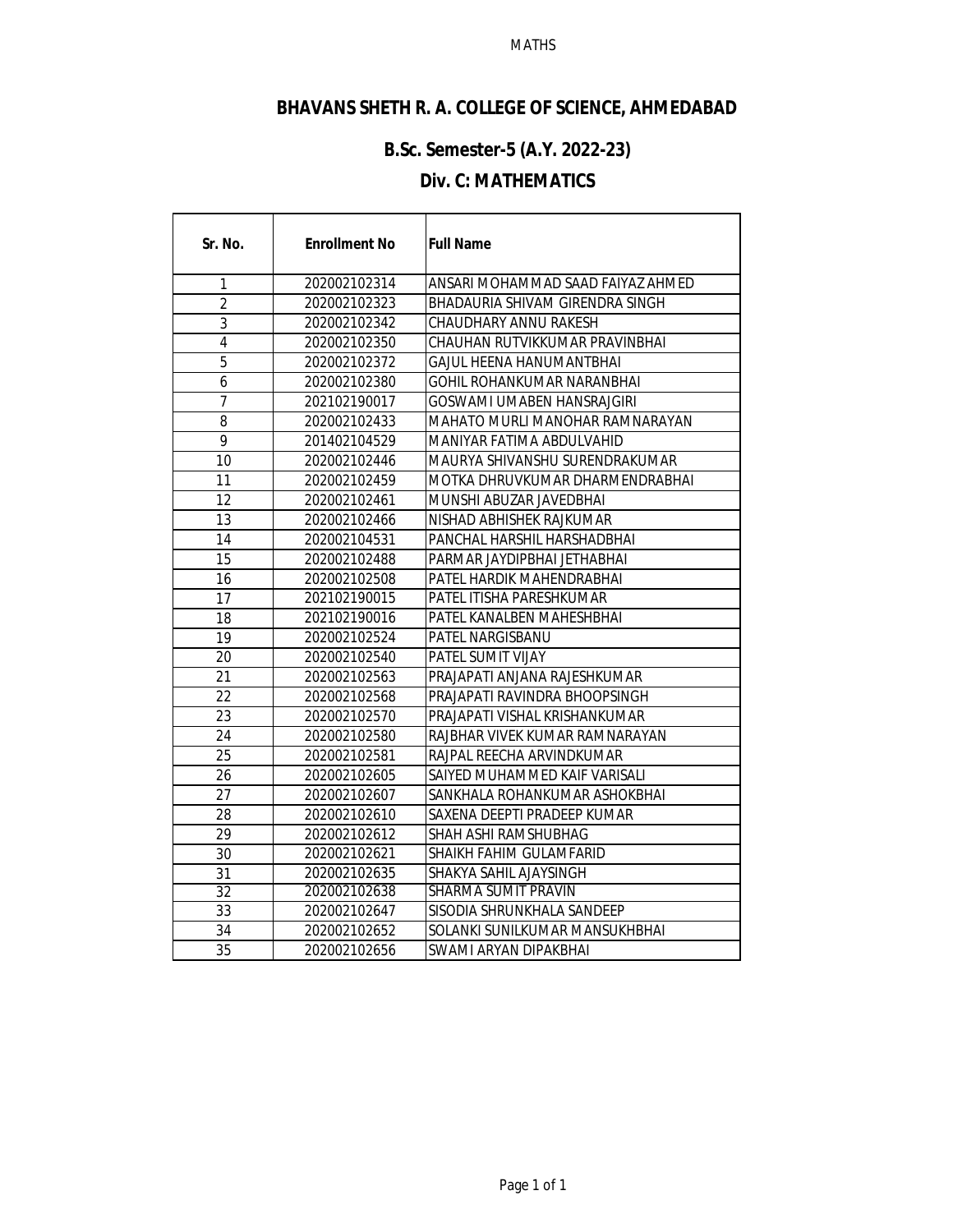#### PHYSICS

### **BHAVANS SHETH R. A. COLLEGE OF SCIENCE, AHMEDABAD**

#### **B.Sc. Semester-5 (A.Y. 2022-23) Div. C: PHYSICS**

| Sr. No.        | <b>Enrollment No</b> | <b>Full Name</b>                        |
|----------------|----------------------|-----------------------------------------|
| 1              | 202002102301         | AHIR PRANJAI KUMAR SHRI CHANDRA PRAKASH |
| 2              | 202002102305         | ANIKET MISHRA                           |
| 3              | 202002102307         | ANSAREE EENAYA AMJADHUSAIN              |
| 4              | 202002102322         | BARIA CHIRAGKUMAR KHUMANSINH            |
| 5              | 202002102341         | CHAUDHARY ALPESH MAHEDABHAI             |
| 6              | 202002102346         | CHAUHAN FARHAN YUNUSHBHAI               |
| $\overline{7}$ | 202002102374         | GAUTAM ABHISHEKKUMAR RAVINDRAKUMAR      |
| 8              | 202002102442         | MANDHRA ANISH IOBAL                     |
| 9              | 202002102457         | MORI KULDEEPSINH JAYENDRASINH           |
| 10             | 202002102482         | PANDEY VAIBHAV RAJKUMAR                 |
| 11             | 202002102484         | PANDYA NIRALI ASHVINBHAI                |
| 12             | 202002102492         | PARMAR UNNATI VINODBHAI                 |
| 13             | 202002102493         | PARMAR UTKARSH SANJAYKUMAR              |
| 14             | 202002102534         | PATEL SATYAVIR MARKANDEY                |
| 15             | 202002102560         | PRABHAKAR DIVYESH YASHPAL               |
| 16             | 202002102564         | PRAJAPATI MARGEE ASHOKBHAI              |
| 17             | 202002102583         | RAJPUT ASHISH MITHILESH                 |
| 18             | 202002102585         | RAJPUT DHARMENDRA BHAGVANDAS            |
| 19             | 202002102590         | RAOL RAVIRAJSINH DILIPSINH              |
| 20             | 202002102592         | RATHOD JAYMIN HARSHADBHAI               |
| 21             | 202002102637         | SHARMA SARVESH RAMAJAGAT                |
| 22             | 202002102642         | SIKARWAR YUVRAJ VINODSINGH              |
| 23             | 202002102643         | SILAWAT MUSKAN FIROJKHAN                |
| 24             | 202002102660         | <b>TARUN KUMAR</b>                      |
| 25             | 202002102674         | <b>VAISHNAV SNEH BHARATBHAI</b>         |
| 26             | 202002102677         | VARMA CHIRAG RAMKARAN                   |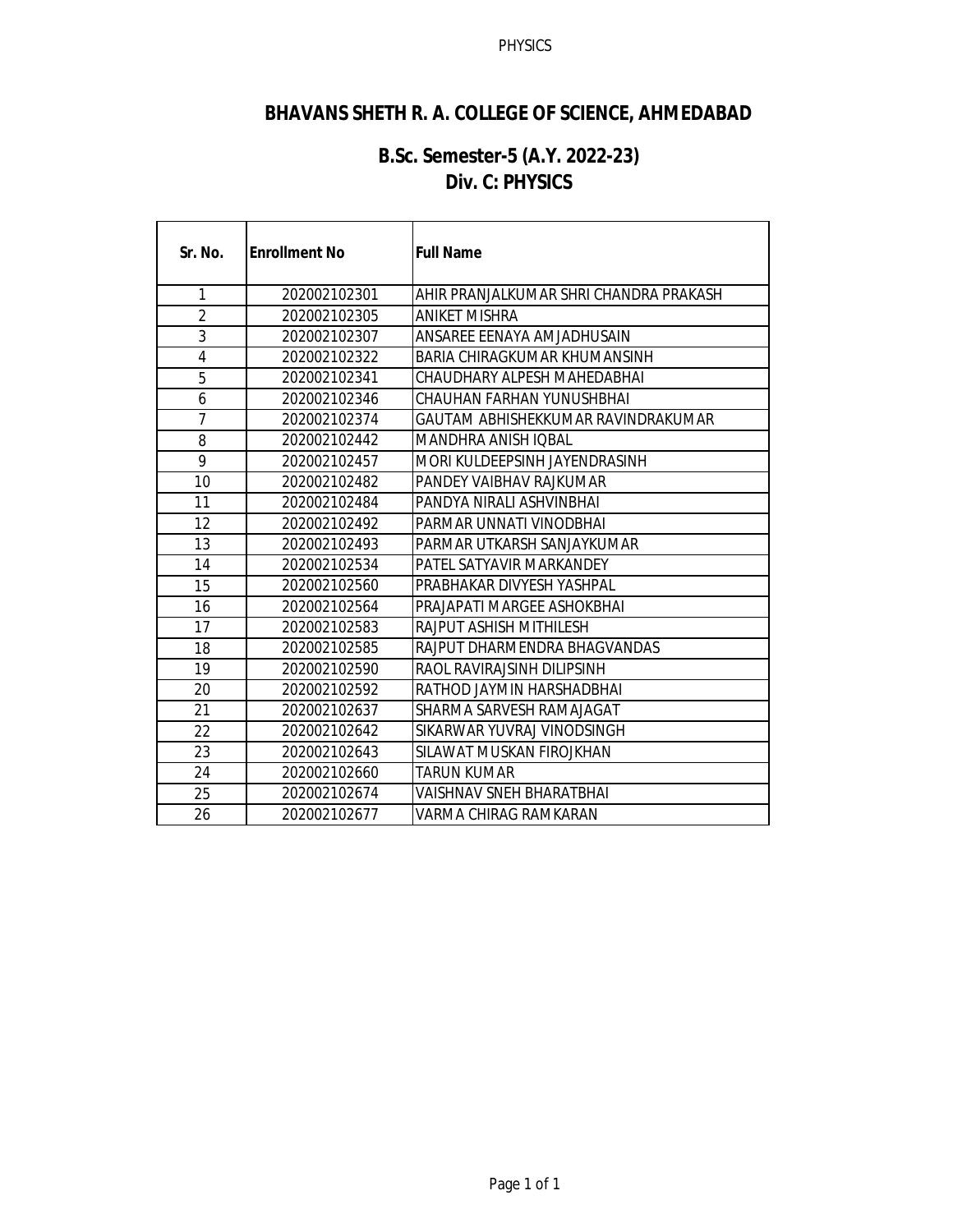# **BHAVANS SHETH R. A. COLLEGE OF SCIENCE, AHMEDABAD**

#### **B.Sc. Semester-5 (A.Y. 2022-23) Div. C: BOTANY**

r

| Sr. No.        | <b>Enrollment No</b> | <b>Full Name</b>                     |
|----------------|----------------------|--------------------------------------|
| 1              | 202002102306         | ANIYALIYA SHITALBEN MANJIBHAI        |
| $\overline{2}$ | 202002102313         | ANSARI MOHAMMAD AAMAN MOHAMMAD AAJAM |
| 3              | 202002102329         | BHATIYA HET DHANANJAYKUMAR           |
| 4              | 202002102330         | BHAVLANI NIKITA MOHANBHAI            |
| 5              | 202002102333         | BIND USHA KUMARI SHREECHAND PRASAD   |
| 6              | 202002102348         | CHAUHAN MANSI BHARATSINH             |
| 7              | 202002106173         | CHAUHAN NARAYANIDEVI HARISINGH       |
| 8              | 202002102358         | DAFDA HARDIK PRAFULBHAI              |
| 9              | 202002102359         | DAMOR KINJALBEN CHIMANBHAI           |
| 10             | 202002102365         | DHARWA HETA VITTHALBHAI              |
| 11             | 202002102370         | <b>GABU AJAYBHAI SURESHBHAI</b>      |
| 12             | 202002102376         | <b>GHANCHI MOHASAN MOIRFAN</b>       |
| 13             | 202002102377         | GODHANI JENISH ALKESHBHAI            |
| 14             | 202002102383         | <b>GOR MEET RAJENDRAKUMAR</b>        |
| 15             | 202002102390         | <b>GUPTA SHALINI BRIDHICHAND</b>     |
| 16             | 202002102408         | <b>JUHI SINGH</b>                    |
| 17             | 202002102416         | KATARIYA SHRADHDHABEN LAKHAMANBHAI   |
| 18             | 202002102432         | MADHA SANDHYA RAJUBHAI               |
| 19             | 202002102438         | MAKWANA NITINBHAI GANPATBHAI         |
| 20             | 202002102450         | <b>MODI UAS RAKESHKUMAR</b>          |
| 21             | 202002102452         | MOHAMMAD SALAMAN AHAMADRAIN          |
| 22             | 202002102464         | NAT AMANKUMAR RAMESHKUMAR            |
| 23             | 202002102469         | PADHIYAR YASHPALSINH MAHIPATSINH     |
| 24             | 202002102478         | PANCHAL RAM DINESHBHAI               |
| 25             | 202002102481         | PANDAYA PRIYANSHU RINKUBHAI          |
| 26             | 202002102483         | <b>PANDIT HELLY BAKULBHAI</b>        |
| 27             | 202002102485         | PARIKH KHUSHI MUKESHKUMAR            |
| 28             | 202002102507         | PATEL FENILKUMAR DIXITBHAI           |
| 29             | 202002102537         | PATEL SIDDHANT RAMESHBHAI            |
| 30             | 202002102541         | PATEL SWEETYKUMARI SANTOSH PARSHAD   |
| 31             | 202002102547         | PATEL VIKASHKUMAR SANDIPKUMAR        |
| 32             | 202002102555         | PAWAR ANKITAKUMARI SHANKARSINGH      |
| 33             | 202002102567         | PRAJAPATI PUJA SHAMBHUBHAI           |
| 34             | 202002102572         | PRASAD SUMAN MUNNAPRASAD             |
| 35             | 202002102597         | RUPALA PRARTHI ANIL                  |
| 36             | 202002102611         | SHABANAM BANU KASIMBHAI ANSARI       |
| 37             | 202002102613         | SHAH BANSARI JAGDISHBHAI             |
| 38             | 202002102614         | <b>SHAH KUSHANG JITENDRAKUMAR</b>    |
| 39             | 202002102616         | <b>SHAH VIVEKKUMAR DILIPBHAI</b>     |
| 40             | 202002102620         | SHAIKH AFRINBANU RAFIK AHMED         |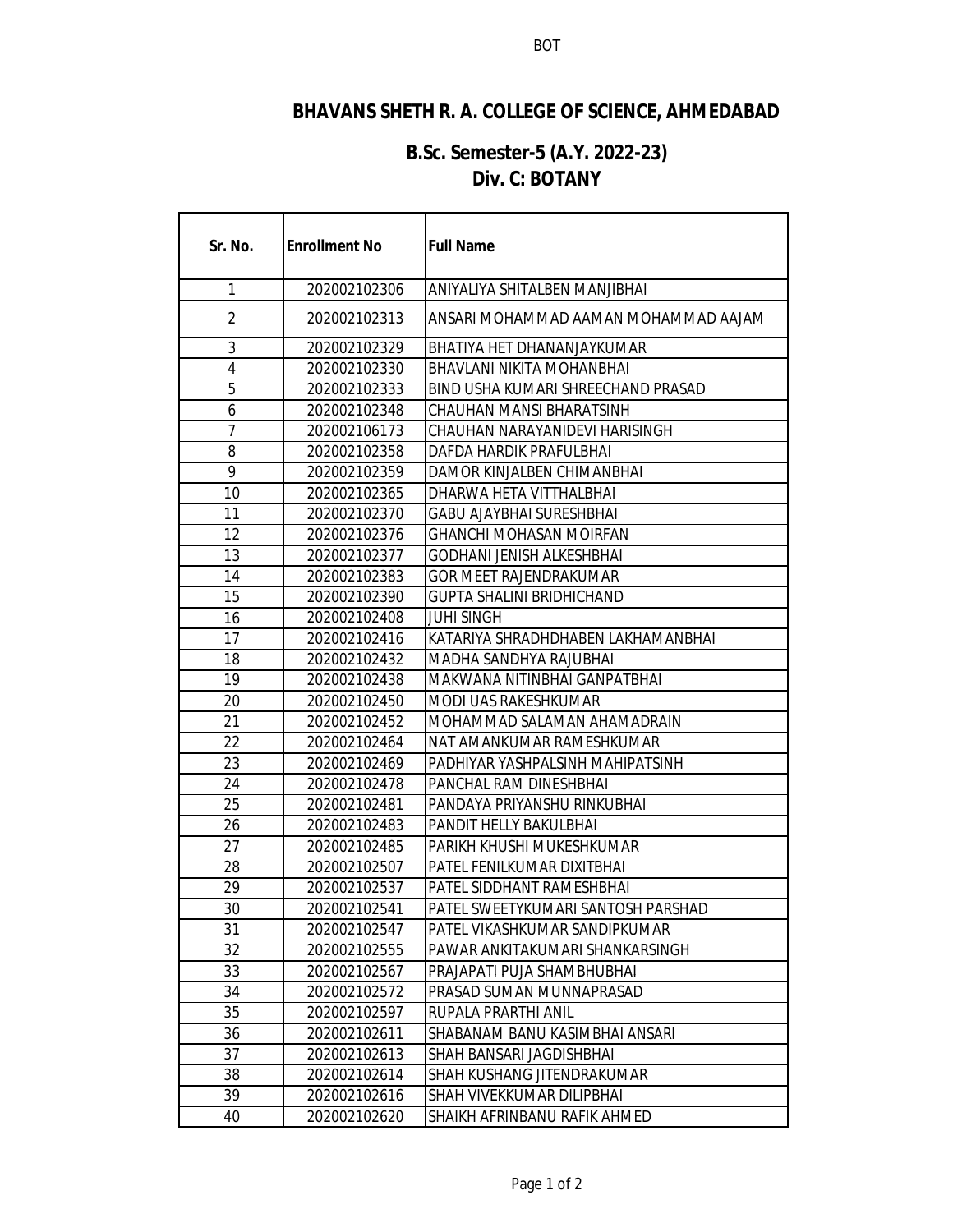| Sr. No. | Enrollment No | <b>Full Name</b>                      |
|---------|---------------|---------------------------------------|
| 41      | 202002102622  | SHAIKH FAIZA SHABNUM AZMAT HUSAIN     |
| 42      | 202002102632  | SHAIKH SAYMA                          |
| 43      | 202002102639  | SHEKHAWAT PRAGATI SURENDRASINGH       |
| 44      | 202002102641  | SHRIMALI YASH CHETANKUMAR             |
| 45      | 202002102644  | SINGH BADAL RAJESH                    |
| 46      | 202002102648  | SOAAIB AKHTAR                         |
| 47      | 202002102669  | UTKARSH SUNILKUMAR SINGH              |
| 48      | 202002102670  | VADDORIYA JAYDIPKUMAR SHANTILAL       |
| 49      | 202002102678  | VARMA DEEPIKA KUMARI CHHOTELAL PRASAD |
| 50      | 202002102694  | ZALA NIRALEEBEN RANADHIRBHAI          |